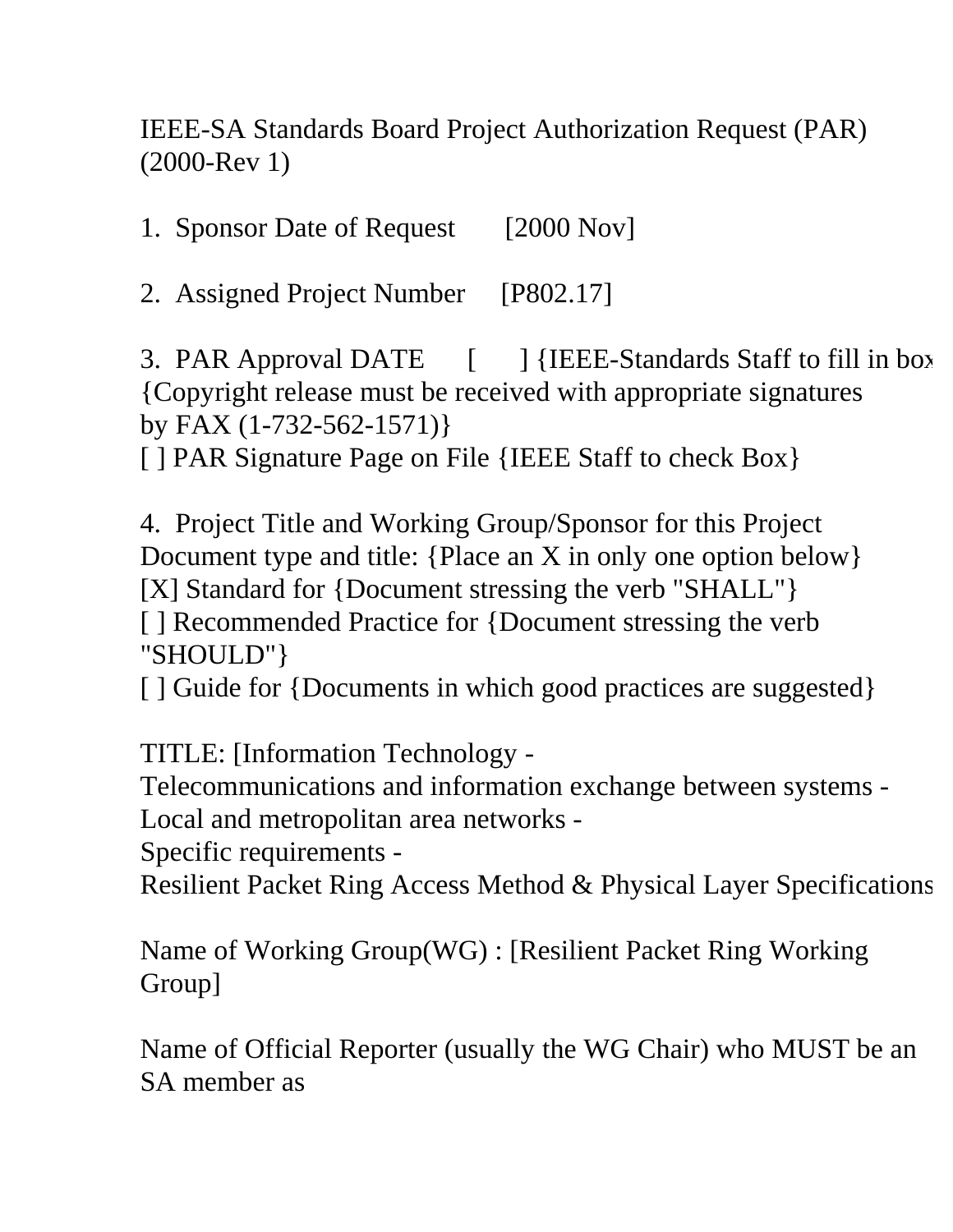well as an IEEE/Affiliate Member: [Michael Takefman-41320348] IEEE-Standards Staff has verified that the Official Reporter (or Working Group Chair) is an IEEE and an IEEE-SA Member: [ ] (Staff to check box} Telephone: [613-271-3399] FAX: [613-271-3333] EMAIL: [tak@cisco.com]

Name of WG Chair (if different than Reporter): [] IEEE-Standards Staff has verified that the Working Group Chair is an IEEE and an IEEE-SA Member: [ ] (Staff to check box} Telephone: [ ] FAX: [ ] EMAIL: [ ]

Name of Sponsoring Society and Committee: [Computer Society, LAN/MAN Standards Committee] Name of Sponsoring Committee Chair: [Jim Carlo] IEEE-Standards Staff has verified that the Sponsor is an IEEE and an IEEE-SA Member: [ ] (Staff to check box} Telephone: [214-693-1776] FAX: [214-853-5274] EMAIL: [jcarlo@ti.com]

5. Type of Project:

5a. Is this an update to an existing PAR? {Yes/No} [NO] If YES: Indicated PAR number/approval date [ ] If YES: Is this project in ballot now?  $[ \ ]$  {Yes/No} [Indicate changes/rationale for revised PAR in Item #16. This should be no more than 5 lines.]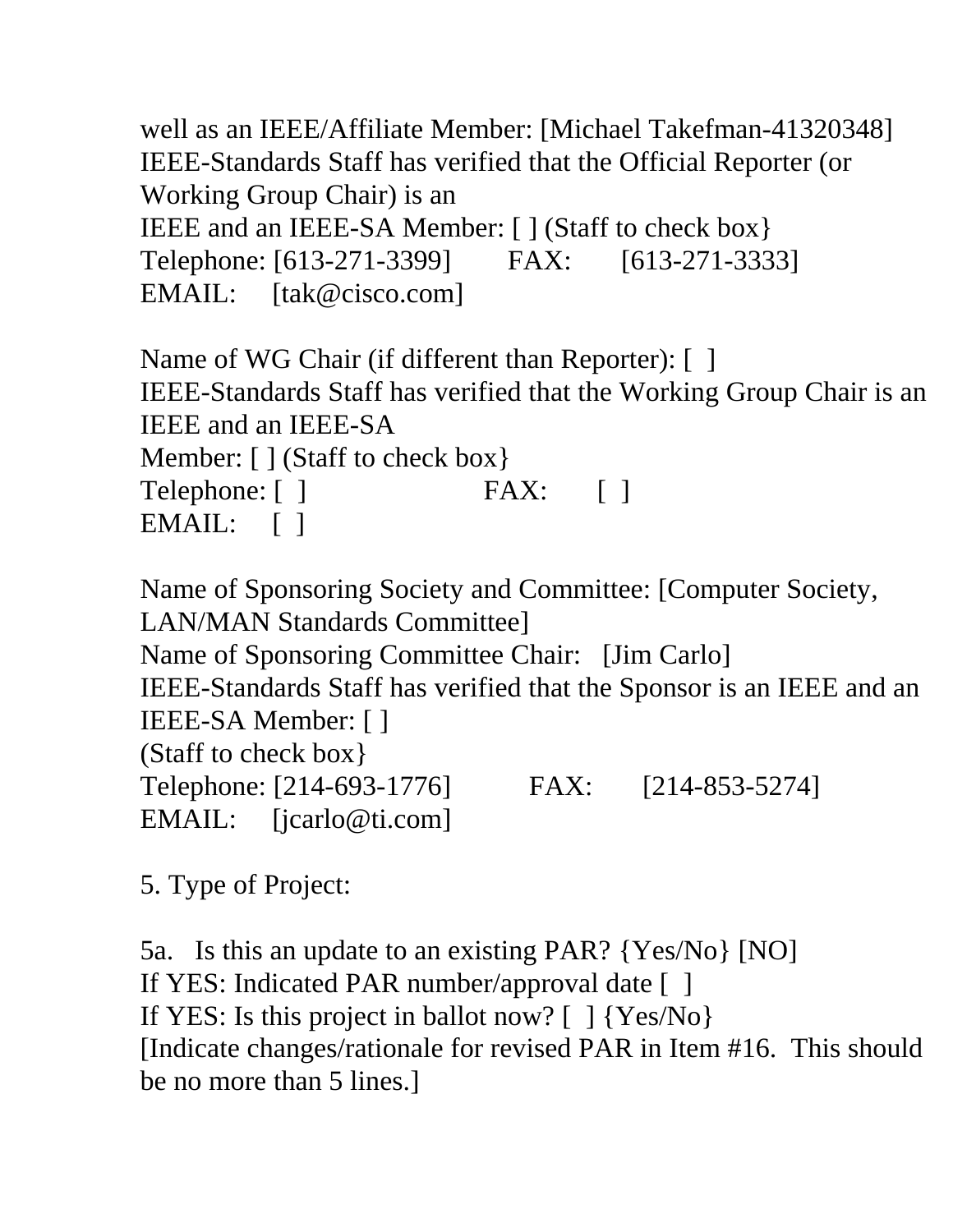5b. Choose from one of the following:

[X] New Standard

[ ] Revision of existing standard {number and year} [ ]

[ ] Amendment (Supplement) to existing standard {number and year}  $\mathbf{I}$ 

[ ] Corrigenda to existing standard {number and year} [ ]

6. Life Cycle [X] Full Use (5-year life cycle) [ ] Trial Use (2-year life cycle)

7. Balloting Information Choose one of the following: [X] Individual Sponsor Ballot Process

- [ ] Entity (not Individual) Sponsor Ballot Process
- [ ] Mixed Balloting (combination of Individual and Entity Sponsor Balloting)

Expected Date of Submission for Initial Sponsor Ballot: [Nov 2002]

8. Fill in Projected Completion Date for Submittal to RevCom [March 2003]

9. Scope of Proposed Project

[what is being done, including technical boundaries on the work.]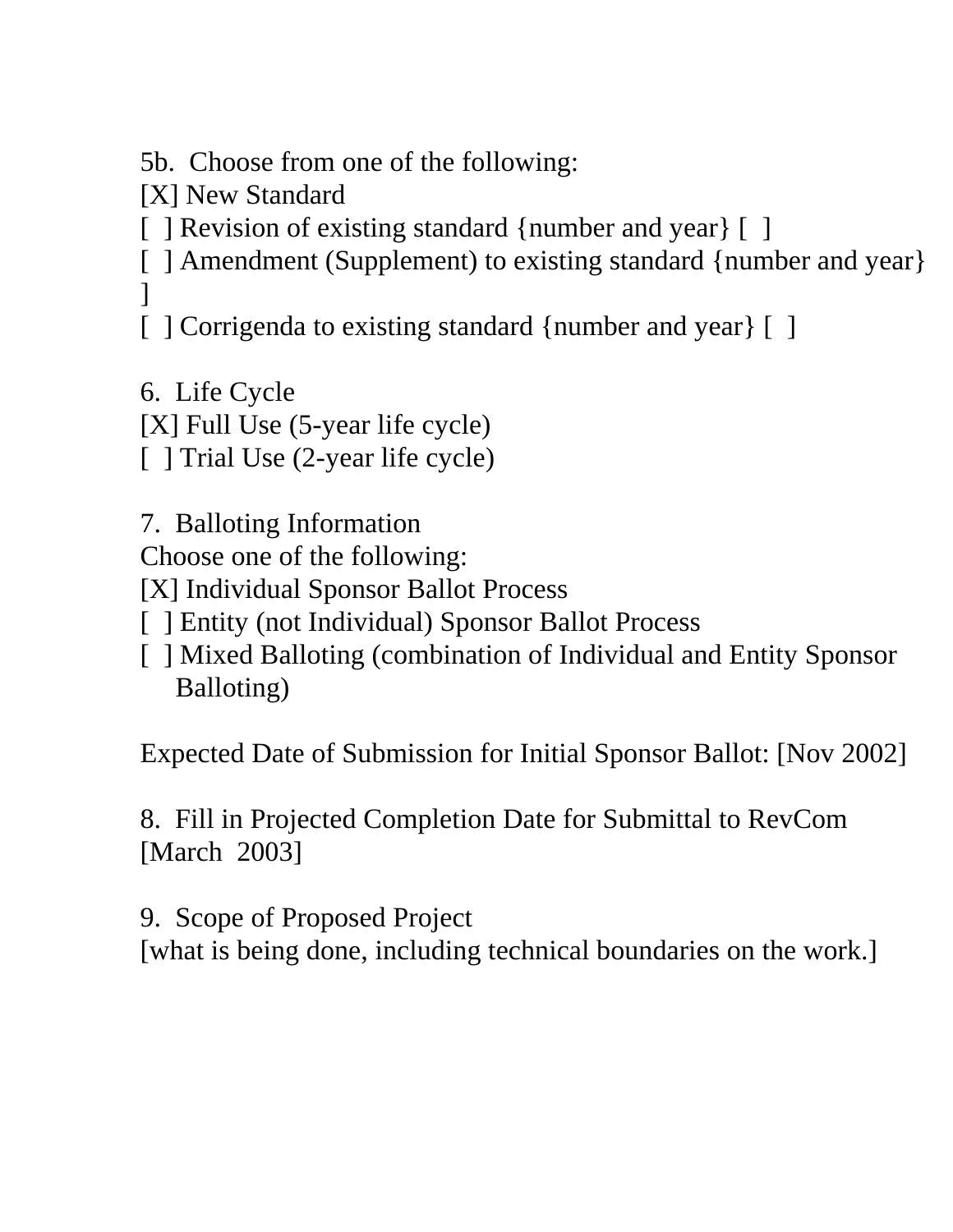Define a Resilient Packet Ring Access Protocol for use in Local, Metropolitan, and Wide Area Networks, along with appropriate Physical Layer specifications for transfer of data packets at rates scalable to multiple gigabits per second.

10. Purpose of Proposed Project:

[Why it is being done, including intended users, and benefits to users.]

The standard will define a very high-speed network protocol that is optimized for packet transmission in resilient ring topologies. Current standards are either optimized for TDM transport, or optimized for mesh topologies. There is no high-speed (greater than 1 billion bits pe second) networking standard in existence, which is optimized for packet transmission in ring topologies.

11. Intellectual Property {Answer each of the questions below}

Are you aware of any patents relevant to this project? [No] {Yes, with detailed explanation below/ No} [ ] {Explanation}

Are you aware of any copyrights relevant to this project? [No] {Yes, with detailed explanation below/ No} [ ] {Explanation}

Are you aware of any trademarks relevant to this project? [No] {Yes, with explanation below/ No} [ ] {Explanation}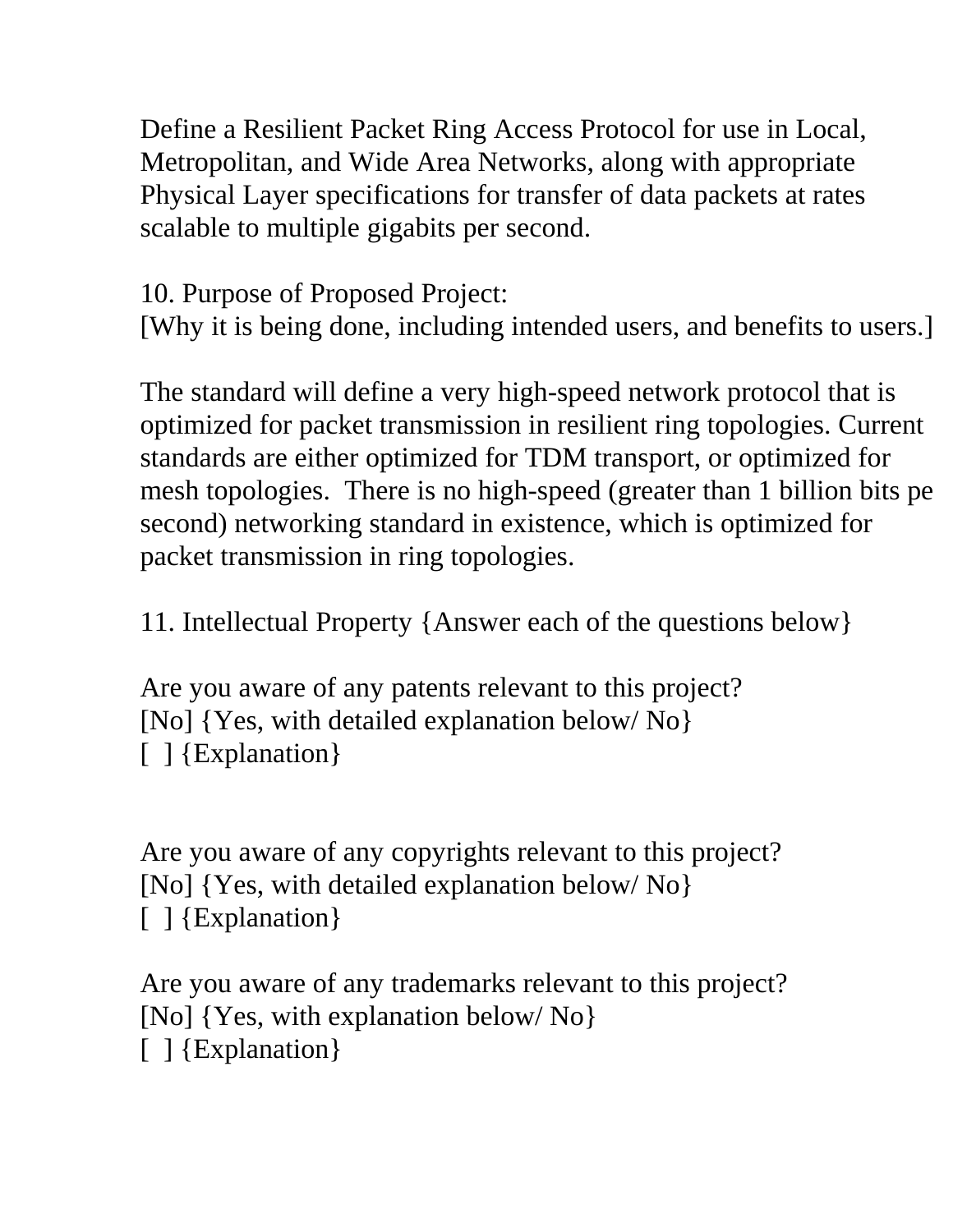Are you aware of any registration of objects or numbers relevant to thi project?

[Yes] {Yes, with explanation below/ No}

The Media Access Controller defined in this standard will use Organizational Unique Identifiers as administered by the IEEE Registration Authority. May also require the assignment of Ethertypes

12. Are you aware of other standards or projects with a similar scope? [Yes] {Yes, with explanation below/ No}

[ ] {Explanation}

ANSI T1X1.5 are working on related issues to improve SONET carriage of data packets. Their current scope does not include a bandwidth allocation scheme.

13. International Harmonization

Is this standard planned for adoption by another international organization?

[Yes] {Yes/No/?? if you don't know at this time}

If Yes: Which International Organization [ISO/IEC JTC1 SC6]

If Yes: Include coordination in question 15 below

If No: Explanation [ ]

14. Is this project intended to focus on health, safety or environmental issues?

[No] {Yes/No/?? if you don't know at this time}

If Yes: Explanation? [ ]

15. Proposed Coordination/Recommended Method of Coordination